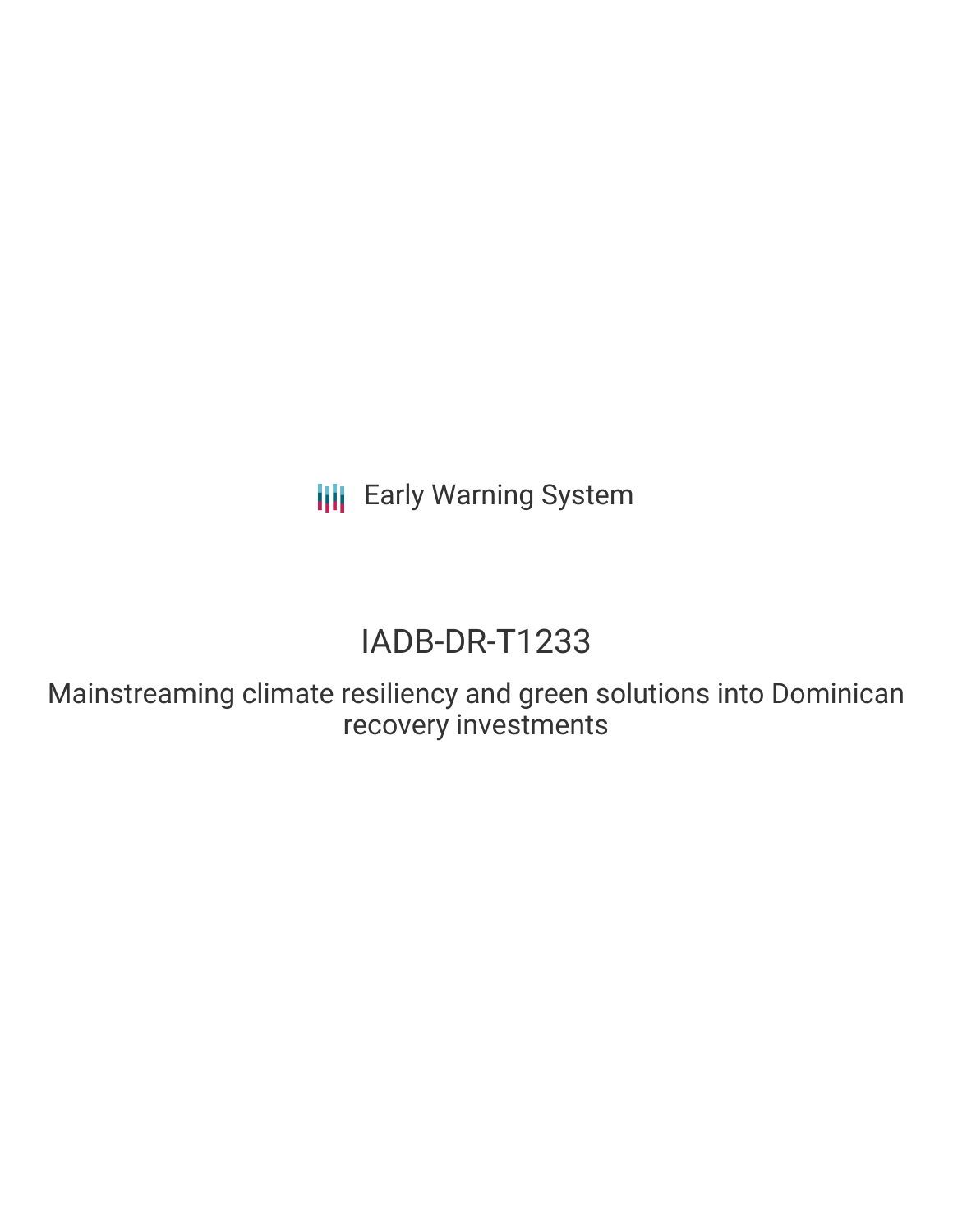

## **Quick Facts**

| <b>Countries</b>               | Dominican Republic                                                 |
|--------------------------------|--------------------------------------------------------------------|
| <b>Financial Institutions</b>  | Inter-American Development Bank (IADB)                             |
| <b>Status</b>                  | Approved                                                           |
| <b>Bank Risk Rating</b>        | С                                                                  |
| <b>Borrower</b>                | Government of Dominican Republic                                   |
| <b>Sectors</b>                 | Climate and Environment, Industry and Trade, Technical Cooperation |
| Investment Type(s)             | <b>Advisory Services</b>                                           |
| <b>Investment Amount (USD)</b> | $$0.65$ million                                                    |
| <b>Project Cost (USD)</b>      | $$0.65$ million                                                    |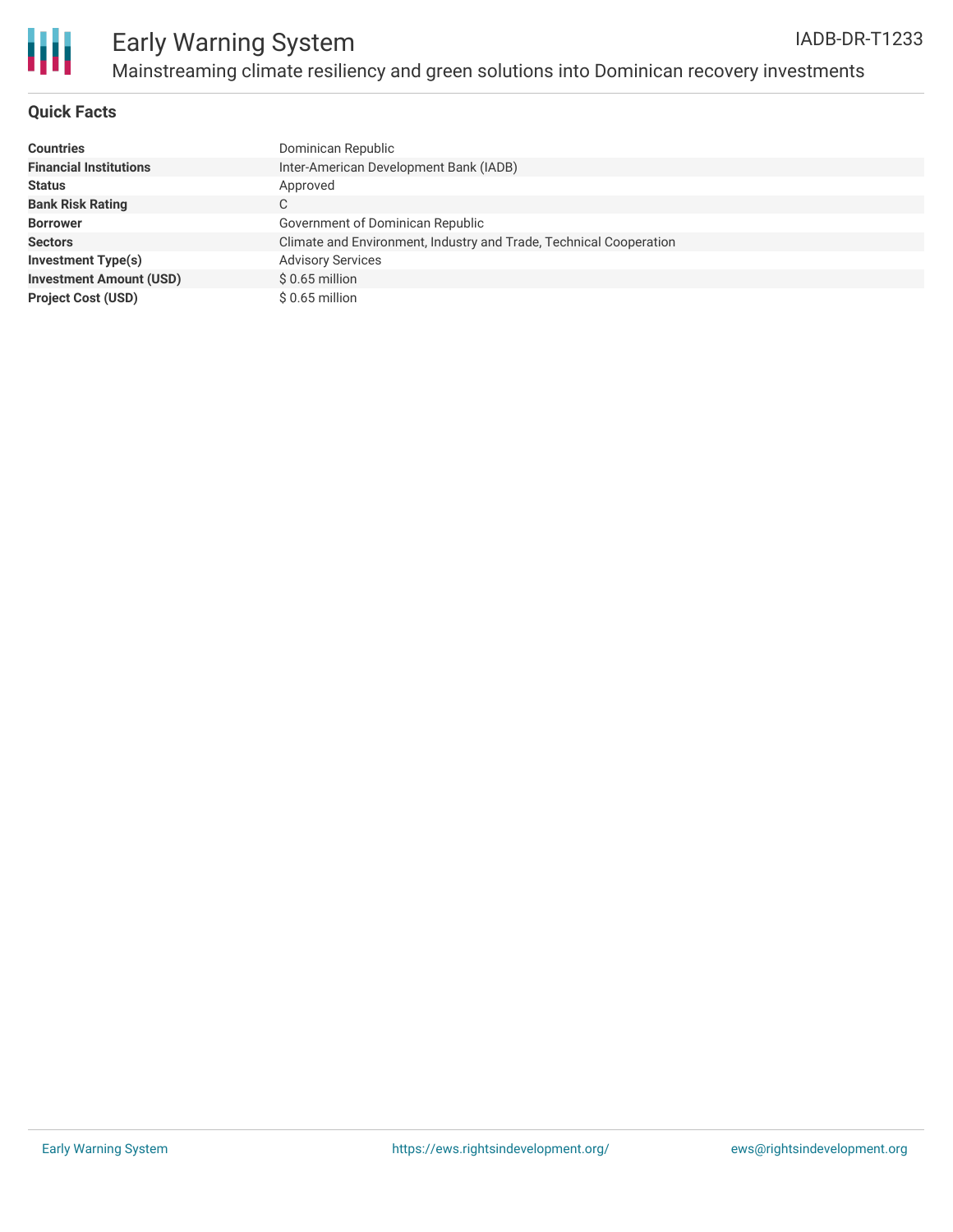

## **Project Description**

The main objective of the Technical Cooperation (TC) is to mainstream climate resilience into the Dominican Republic post-Covid 19 recovery investment effort. Specifically, the TC aims to unlock green local job generation, boost sustainable economic growth, and strengthen the resilience of local communities and the Dominican economy to multiple socio-economic and environmental shocks.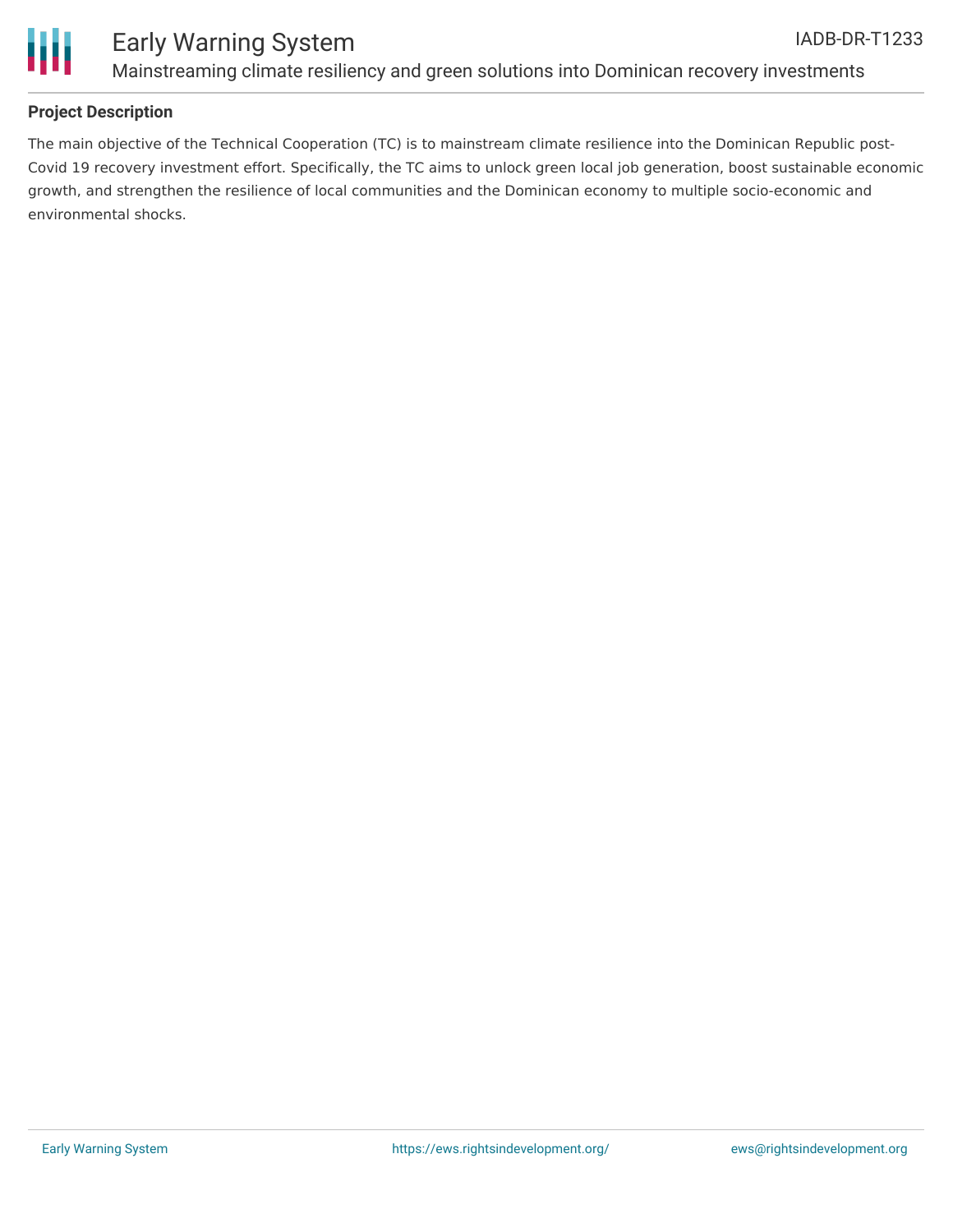

#### Early Warning System Mainstreaming climate resiliency and green solutions into Dominican recovery investments IADB-DR-T1233

### **Investment Description**

• Inter-American Development Bank (IADB)